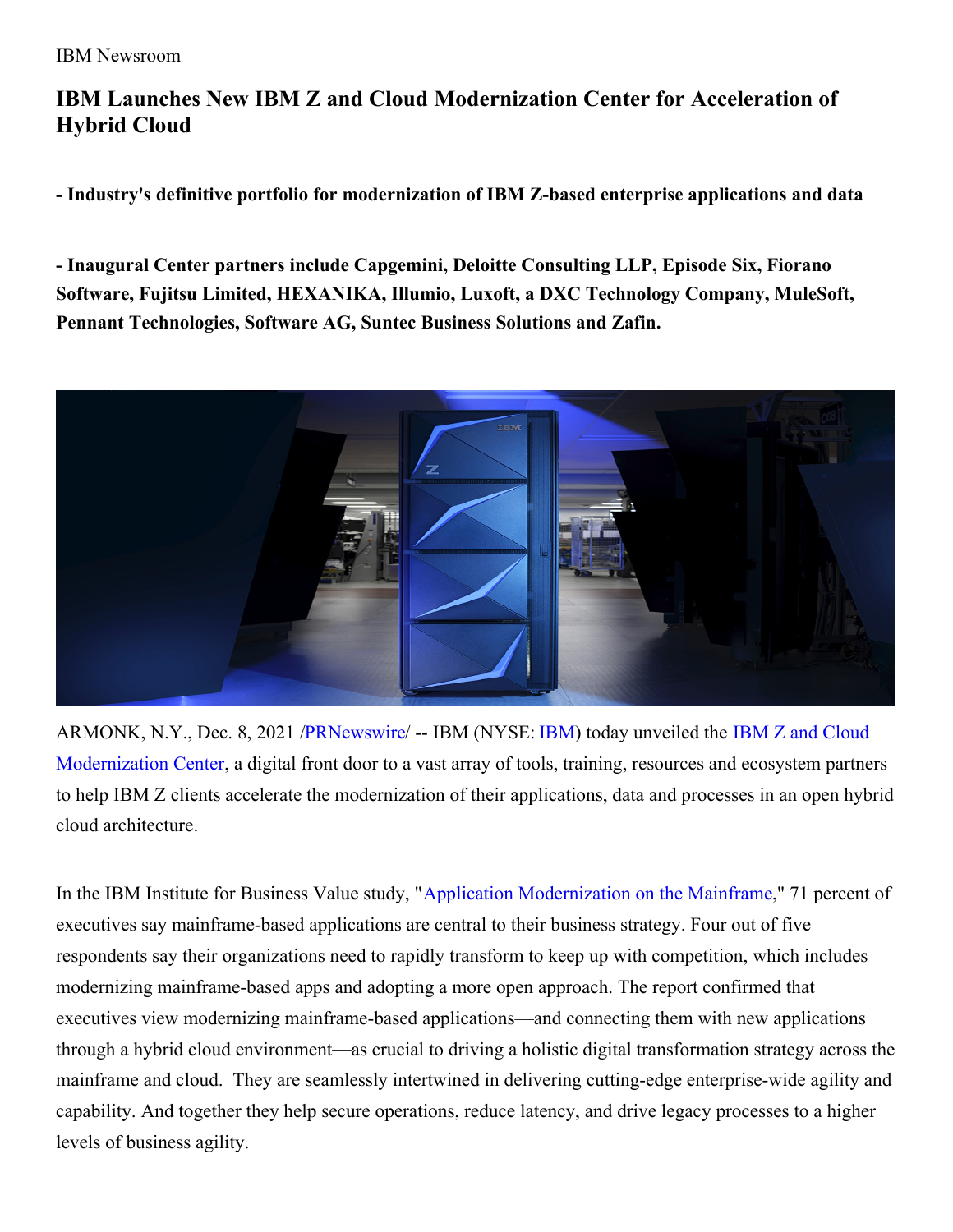According to a recent IBM Institute for Business Value survey, "The hybrid cloud platform [advantage](https://c212.net/c/link/?t=0&l=en&o=3382707-1&h=1257826461&u=https%3A%2F%2Fwww.ibm.com%2Fdownloads%2Fcas%2FQMRQEROB&a=The+hybrid+cloud+platform+advantage)," the value derived from a full hybrid, multicloud platform technology and operating model at scale is 2.5 times the value derived from a single-platform, single-cloud vendor approach. Further, an IBM hybrid cloud transformation that integrates IBM Z can extend up to 5x the value of a public cloud only approach  $^1$ . A Hurwitz and Associates whitepaper sponsored by IBM confirms this additional value is derived by: business acceleration, developer productivity, infrastructure cost efficiency, regulatory, compliance and security and deployment flexibility<sup>2</sup>.

Today, many IBM Z clients are running on modern infrastructure. However, to truly leverage the benefits of hybrid cloud, organizations must continue to modernize their applications and data. With the IBM Z and Cloud Modernization Center, clients can gain insights on maintaining their current IT estate, while focusing on the design and execution of a strategy for their core applications and data running on IBM Z to prepare for hybrid cloud. Leveraging decades of experience resident in IBM Consulting and IBM's key ecosystem partners, this includes a detailed assessment of the client's IT and business objectives, modernization of existing apps and data to extend them to the cloud, including IBM Cloud and third-party hyperscalers, and developing new cloud native apps and integrating them with existing apps and data already on IBM Z.

"The world class reliability and security of IBM's Z solutions have contributed significantly to the mainframe's remarkable longevity and business value for enterprise customers," said Charles King, PUND-IT. "However, another crucial feature—adaptability—is just as important. For well over two decades, IBM has ensured that Z mainframes addressed vital requirements in both existing and emerging applications and use cases, including Linux, open systems and hybrid cloud. With the new IBM Z and Cloud Modernization Center, IBM and its partners are providing customers the tools, resources and training they need to successfully modernize and transform mainframe-based applications, data and processes in hybrid cloud environments, and thus maximize their IBM Z investments."

As part of the IBM Z Cloud and Modernization Center, clients can access a digital journey showcasing comprehensive resources and guidance for business professionals, IT executives and developers alike. The main zones of the center include:

**Domain-specific IBM expertise**, including IBM [Consulting](https://c212.net/c/link/?t=0&l=en&o=3382707-1&h=1348639372&u=https%3A%2F%2Fwww.ibm.com%2Fconsulting&a=IBM+Consulting) assets, expertise and methodologies, cocreation with clients via IBM Consulting methodologies, demos, trials, minimum viable product (MVPs), workshops and other point services designed to help accelerate the digital transformation journey. Accelerators include IBM Consulting Garage, reference architectures and patterns, sample modernization journeys and other technical solutions.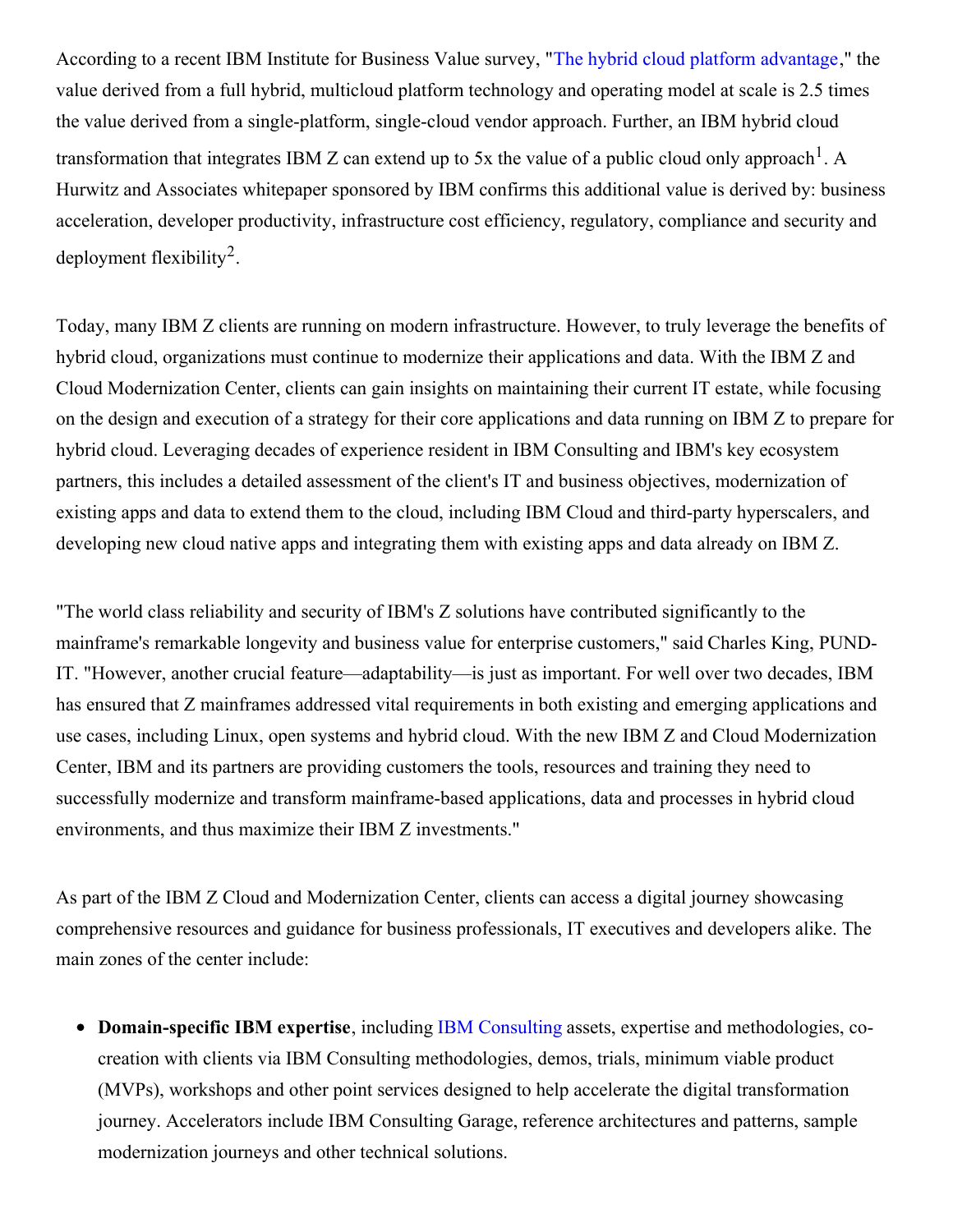## **A strategic ecosystem of leading global services and technology partners, including:**

- **Services**: Systems integrators with offerings and competencies including in-place modernization. Partners today include [Capgemini](https://c212.net/c/link/?t=0&l=en&o=3382707-1&h=872726581&u=https%3A%2F%2Fwww.capgemini.com%2Fus-en%2F&a=Capgemini) and Deloitte [Consulting](https://c212.net/c/link/?t=0&l=en&o=3382707-1&h=50641034&u=https%3A%2F%2Fwww2.deloitte.com%2Fus%2Fen%2Fpages%2Fabout-deloitte%2Fsolutions%2Fdeloitte-technology-alliances-ibm.html&a=Deloitte+Consulting+LLP) LLP, with more expected to be announced in the coming months.
- Technology partners: Software vendors and managed service partners including: [Episode](https://c212.net/c/link/?t=0&l=en&o=3382707-1&h=1352919375&u=https%3A%2F%2Fepisodesix.com%2Fen%2Fibm-z%2F&a=Episode+Six) Six; Fiorano [Software](https://c212.net/c/link/?t=0&l=en&o=3382707-1&h=2907053220&u=https%3A%2F%2Fwww.fiorano.com%2Fsolutions%2Fibm&a=Fiorano+Software); Fujitsu [Limited](https://c212.net/c/link/?t=0&l=en&o=3382707-1&h=3777354869&u=https%3A%2F%2Furldefense.proofpoint.com%2Fv2%2Furl%3Fu%3Dhttps-3A__www.fast.fujitsu.com_%26d%3DDwMGaQ%26c%3Djf_iaSHvJObTbx-siA1ZOg%26r%3DmG5uOKMTzJ1yxSmdi04MXwM9OKeHqiaC-_QAfgPJnSc%26m%3Du6gnP1cz_6lG3EY9Fcx-HU-KeJEhytEUWukopFU4lj0%26s%3DkVcbyNV6LOToyxjMtfQKpHdH4MsD9oNL2-rvoL4no4M%26e%3D&a=Fujitsu+Limited%2C+Software+Business+Unit); [HEXANIKA](https://c212.net/c/link/?t=0&l=en&o=3382707-1&h=3176826486&u=https%3A%2F%2Fhexanika.com%2F&a=HEXANIKA); [Illumio](https://c212.net/c/link/?t=0&l=en&o=3382707-1&h=1346730462&u=https%3A%2F%2Fwww.illumio.com%2F%3Futm_source%3Dibm%26utm_medium%3Ddirect%26utm_content%3Dpr&a=Illumio); Luxoft, a DXC [Technology](https://c212.net/c/link/?t=0&l=en&o=3382707-1&h=3019523365&u=http%3A%2F%2Fwww.luxoft.com%2F&a=Luxoft%2C+a+DXC+Technology+Company) Company; [MuleSoft;](https://c212.net/c/link/?t=0&l=en&o=3382707-1&h=445259832&u=https%3A%2F%2Fibm.biz%2FzDIH-MS-blog&a=MuleSoft) Pennant [Technologies](https://c212.net/c/link/?t=0&l=en&o=3382707-1&h=2254863743&u=http%3A%2F%2Fwww.pennanttech.com%2F&a=Pennant+Technologies); [Software](https://c212.net/c/link/?t=0&l=en&o=3382707-1&h=3513017798&u=https%3A%2F%2Fwww.softwareag.com%2Fen_corporate%2Fplatform%2Fintegration-apis%2Fmainframe-integration.html&a=Software+AG) AG; Suntec Business [Solutions](https://c212.net/c/link/?t=0&l=en&o=3382707-1&h=3569836829&u=http%3A%2F%2Fwww.suntecgroup.com%2F&a=Suntec+Business+Solutions); and [Zafin](https://c212.net/c/link/?t=0&l=en&o=3382707-1&h=2009385322&u=https%3A%2F%2Fzafin.com%2Fzafin-partnership-with-ibm%2F&a=Zafin).
- **Additional resources** such as links to a learning hub to enable architects and developers on application  $\bullet$ modernization techniques, a reference center with client use cases, analyst papers and other materials designed to help educate and empower.

"Until now, global businesses that run on IBM Z have had limited choices for a one-stop shop for information and steps to take toward modernization. Coupled with confusing narratives by vendors in the marketplace and accounts of failed migrations, finding a resource IT leaders can turn to can be a challenge," said Meredith Stowell, VP, IBM Z Ecosystem. "The reality is that the future is hybrid, where IBM Z and Cloud are better together. While lift and shift migration may seem like an attractive choice for modernization, in many cases it can be a one-way street and lock-in to one public cloud which may have implications on cost, governance and security. IBM deeply understands the IBM Z environment, cloud ecosystem and the industries that rely on us, and we've brought together all the elements needed to help our clients adopt hybrid cloud in one place."

From the world's top finance and banking institutions to retailers, airlines and other industries, 67 of the Fortune 100 rely on IBM Z today. Many of these enterprises and hundreds more are [modernizing](https://c212.net/c/link/?t=0&l=en&o=3382707-1&h=1622582024&u=https%3A%2F%2Fwww.ibm.com%2Fcommunity%2Fz-and-cloud%2Fbrowse-resources%2F%3Ffilter-content-type%3DCase%2520Study%26filter-paged%3D1&a=modernizing+on+IBM+Z) on IBM Z as an integral part of their hybrid cloud strategies. For more information please visit [ibm.biz/zandcloud](https://c212.net/c/link/?t=0&l=en&o=3382707-1&h=2666492234&u=http%3A%2F%2Fibm.biz%2Fzandcloud&a=ibm.biz%2Fzandcloud).

## **About IBM**

IBM is a leading global hybrid cloud and AI, and business services provider, helping clients in more than 175 countries capitalize on insights from their data, streamline business processes, reduce costs and gain the competitive edge in their industries. Nearly 3,000 government and corporate entities in critical infrastructure areas such as financial services, telecommunications and healthcare rely on IBM's hybrid cloud platform and Red Hat OpenShift to affect their digital transformations quickly, efficiently, and securely. IBM's breakthrough innovations in AI, quantum computing, industry-specific cloud solutions and business services deliver open and flexible options to our clients. All of this is backed by IBM's legendary commitment to trust, transparency, responsibility, inclusivity, and service.